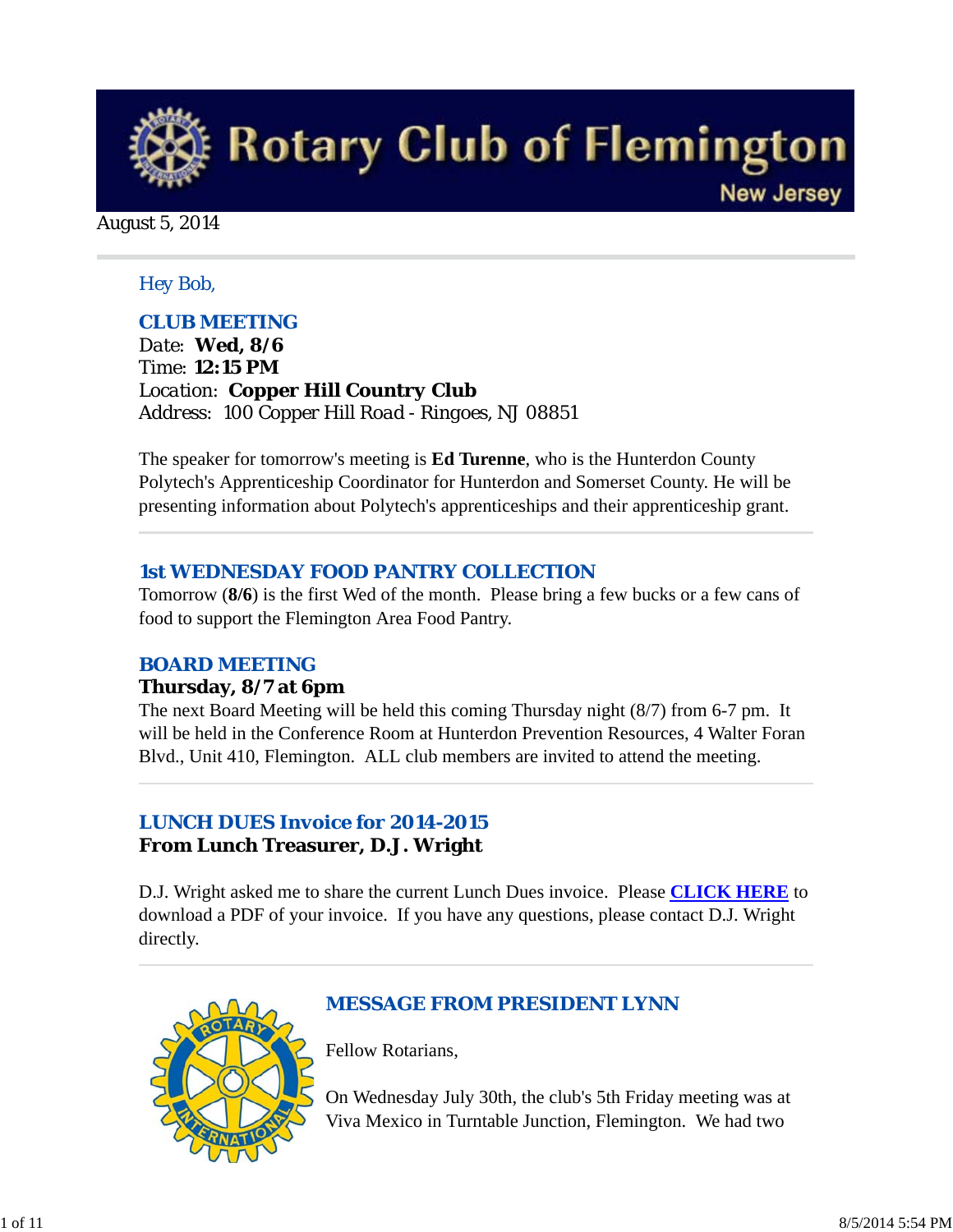

guests; the all so nice Jim Williams, husband of Gwen Williams, & the lovely Pat McKiernan, wife of Harry Woske. Members noshed on some wonderful Mexican food. We had several compliments on the location  $&$  the food. We hope to continue our 5th Wed surprise meals throughout the 2014-2015 Rotary year. Please come & join us if you haven't done so yet. We promise a memorable experience.

Our next fellowship will be a **Pizza Night** at Gwen & Jim Williams beautiful home on **Tuesday, August 12th**. I'm hoping that most of you will attend this Tuesday night fellowship (please RSVP to the Evite no later than Friday, 8/8). We have fellowship nights so members & their families can have a relaxing evening in a home or outside of the regular scheduled Wednesday meetings. My hope is to have fellow Rotarians get to know, like, & want to have fun with their fellow Rotarians at the Wednesday meetings & outside of those meetings.

Flemington Rotary had a table at the Chamber's Prosperity in the Sky at Alexandria Airport on August 31. Joe Ziegler  $&I$  were there along with Terry Ownes  $&$  his wife, Ginger. Fellow Rotarian DJ Wright had the scary chance to skydive with other young professionals. DJ's jump was on Facebook & it had many viewers.

Speaking of Facebook, John Hyman has given me permission to add club photos & comments to the Rotary Club of Flemington's Facebook page. Facebook is a great way to get our club's name out there to the public. If you have any club pictures to share please email them to me.

The club has two new members Christina Steffner & John Erskine. When you see Chris & John please give them a warm Rotarian welcome. The membership committee has one other new member application to vote on in the near future.

Let's make this year a fun Rotary year!!!

Lynn Hyman - President Rotary Club of Flemington



## *FELLOWSHIP PIZZA NIGHT*

**at Gwen & Jim Williams Home Tuesday, August 12** Start Time: **6:00pm** Pizza Dinner: **7:00pm** 362 Three Bridges Road - Hillsborough, NJ 08844

Gwen & Jim Williams have kindly opened their home for a Pizza night for all to enjoy! They will be getting pizza from Alfonso's on Route 202 in Flemington. We hope you can make it.

Please **RSVP** to the Evite invitation by **Friday, August 8th** at the latest.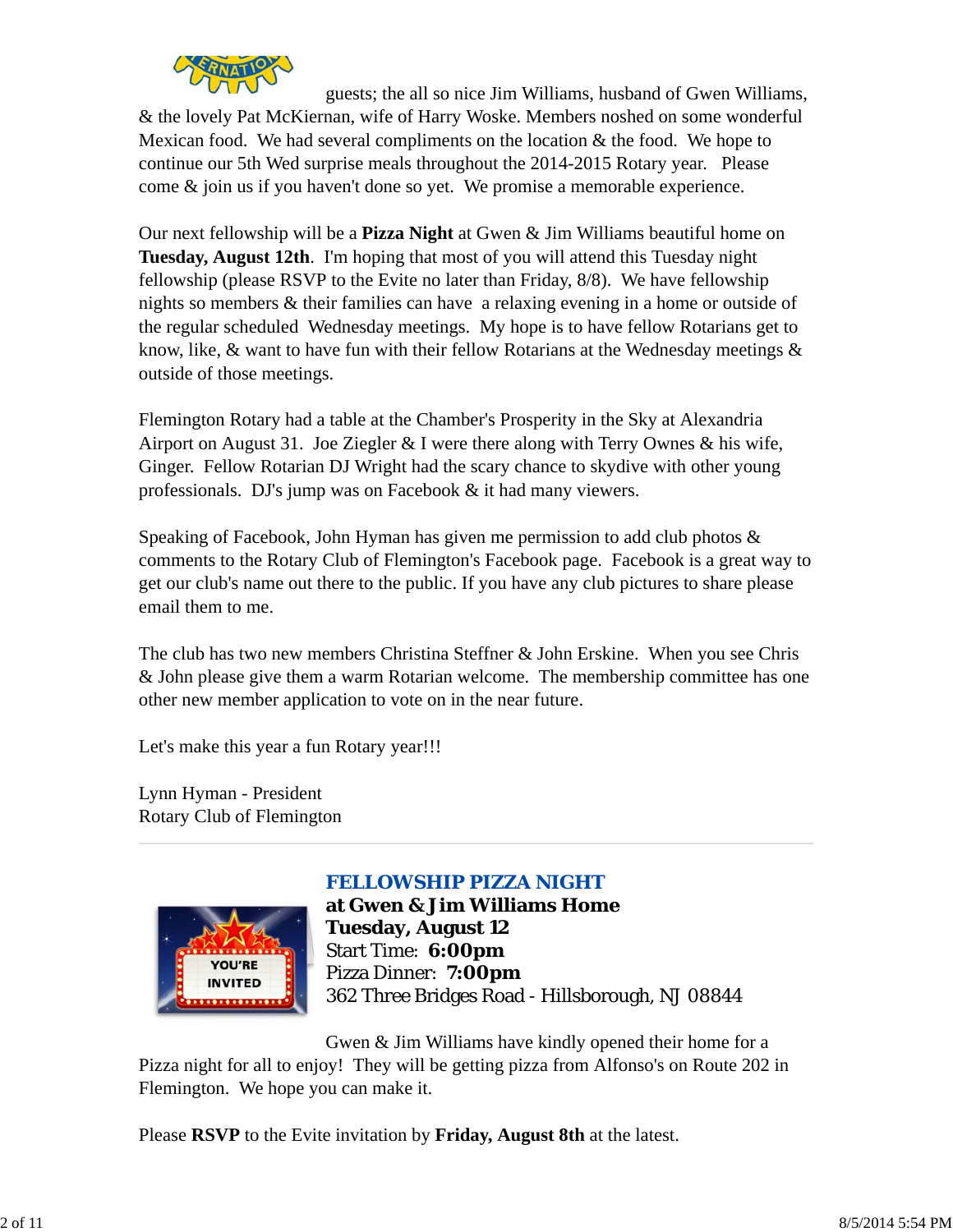### *Kathleen M. MacDonald "Kate"* **1977 - 2014**



It is with the deepest sympathy that I share the very sad news that **Kate MacDonald**, daughter to Barbara & Bob Burgard, passed away peacefully in her sleep at her parents home in Port Deposit, MD on Wednesday morning, 7/30/2014.

Kate was an extremely positive and happy person, who survived many trials and tribulations over the years. This included

complications after a heart transplant operation years ago. She also attended and participated in many of Flemington Rotary's events and fundraisers over the years. She was only 36 years old and will be sorely missed by her friends & family.

Bob Burgard was extremely active in Flemington Rotary, having recently served as President from 2008-2009. Barbara Burgard is also a past Flemington Rotarian. Bob & Barbara met through Rotary and retired to Port Deposit, MD a few years ago. Bob is currently a member of the Rotary Club of Aberdeen, MD. Barbara is currently a member of the Soroptimist Rotary Club in Havre de Grace, MD.

Please keep Barbara, Bob and their family in your thoughts at this difficult time. If you would like to reach out to Bob, his email is: burgard72@verizon.net

The following is Kate's Obituary from Holcombe-Fisher's website:

## **Kathleen M. MacDonald**

FLEMINGTON, NJ - Kathleen M. (Kate) MacDonald, age 36 years, of Flemington, NJ, died peacefully at her parents home in Port Deposit, MD, after a long battle with heart transplant complications.

Born in Raritan Township, NJ, November 22, 1977, she had resided in Hunterdon County all her life and was a graduate of South Hunterdon High School.

Surviving are her mother and step-father, Barbara and Robert Burgard, of Port Deposit, MD; her father, Robert MacDonald of St. Petersburg, Russia; two sisters and brothersin-law, Nina and Scott Drinnan of Perkasie, PA and Carla and Curt Nowell of High Bridge, NJ; two brothers and sisters-in-law, Andrew and Dawna Graham of Hillsboro, OR, Christopher and Sandy Graham of High Bridge, NJ; two nieces, Emily and Sarah; two nephews, Philip and Dylan; and several cousins.

Funeral services will be held Saturday, August 2, 2014 at 5:30 PM, in the Holcombe-Fisher Funeral Home, 147 Main Street, Flemington, NJ.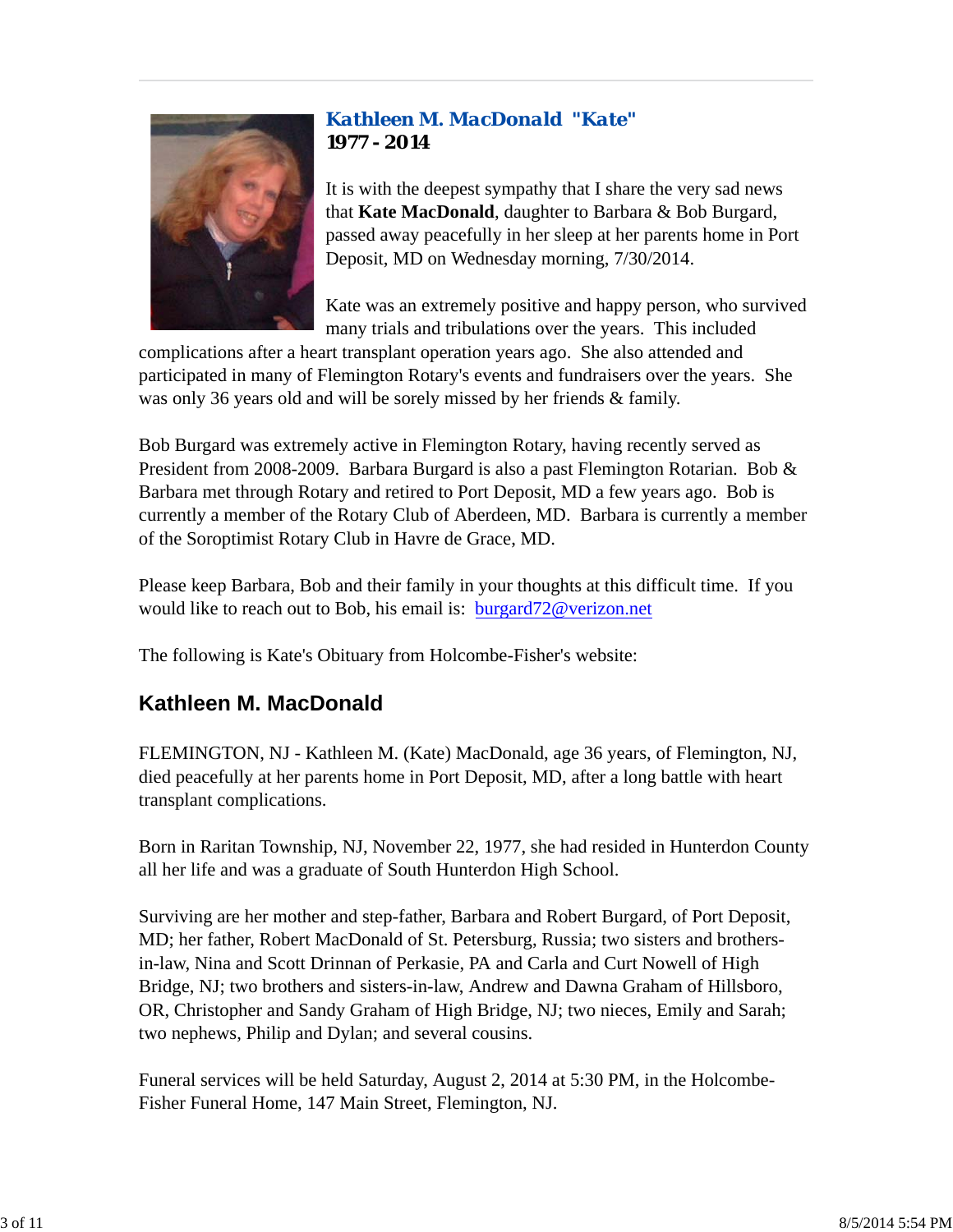Memorial contributions may be made to New York Presbyterian-Morgan Stanley Childrens Hospital Pediatric Heart Transplant Center, ATTN: Linda Addonizio, MD, 3959 Broadway, New York, New York 10032.

For further information or to send an online condolence, please visit www.holcombefisher.com.



*FLEMINGTON CLASSIC CAR SHOW TROPHY Sponsored by the Rotary Club of Flemington* **Saturday, September 6, 2014 5:30 to 8:30 pm** Historic Main Street - Downtown Flemington, NJ

The Rotary Club of Flemington will be sponsoring the Trophy for the Flemington Classic Car Show on Saturday, September 6th. **Military & First Responders** are the featured vehicle of this show.

As a benefit of being a trophy sponsor, Flemington Rotary is able to have a table at the event to help promote and display the good work we do. If you are able to attend and

help out at the table, please **CLICK HERE** to generate an email to Lynn Hyman and let her know you are able to lend a hand!



### *DISTRICT 7510 COUNTY MEETING* **Tuesday, September 23 6:00 pm Copper Hill Country Club**

The first County meeting for Hunterdon Clubs will be held on Tues, 9/23 at Copper Hill Country Club. Details will follow once they are available.



As you know, the Rotary Club of Flemington is a member of the H.C. Chamber of Commerce. This enables all Rotarians the ability to attend a Chamber function as a "member". If someone asks you what your business is, you would explain that you are a member representing the Rotary Club of Flemington. **Click Here** to visit the Chamber website for a listing of upcoming events.

*Hunterdon Chamber Internet Radio "THE ROTARY HOUR"*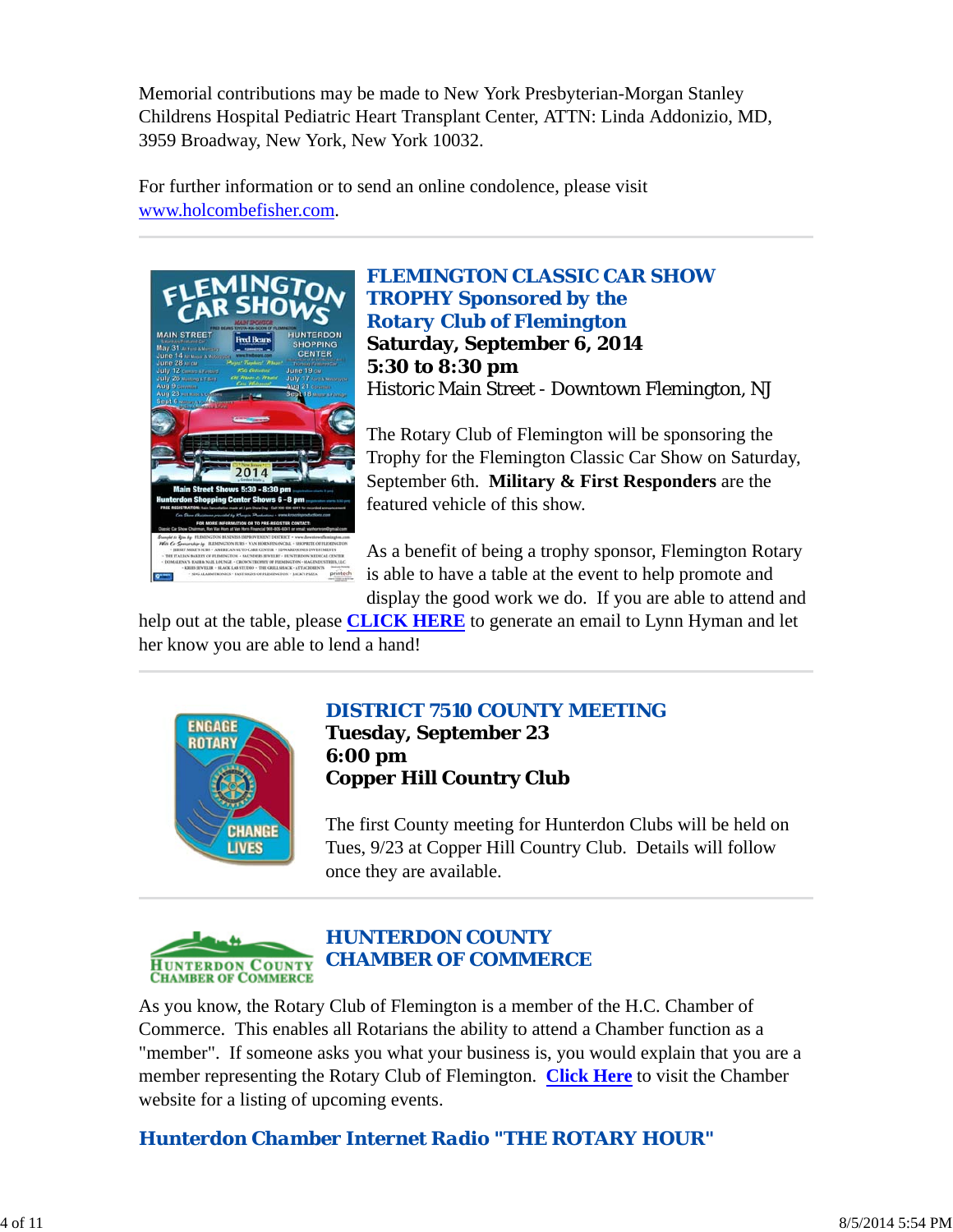### **Mondays from 11am to 12noon**

PDG Megan Jones-Holt is the host of "The Rotary Hour" on the Hunterdon Chamber Internet Radio station and is looking for guests to have on the show. If you are intersted, please get in touch with Megan at (908)894-4590 or **mjonesholt@gmail.com**. **Click Here** to listen to the Hunterdon Chamber Internet Radio station from your PC, smart phone, mobile device, etc.



#### *FLEMINGTON BUSINESS IMPROVEMENT DISTRICT* www.downtownflemington.com

If you would like to learn more about events and activities going on around Flemington, please **CLICK HERE** to visit the Flemington Business Improvement District (BID) website.

### *ROTARY DISTRICT 7510 NEWS*

**Click Here** to read the current news from our Rotary District 7510.

### *SPEAKERS & PROGRAMS BEING SOUGHT*

We are always seeking new or creative ideas for upcoming meeting programs and speakers. If you have any leads, please pass them onto Mick Schaible. **Click here** to generate an email directly to Mick.

### *UPCOMING DATES TO NOTE*

#### **Summary of Upcoming Club Meeting Programs**:

Wed, 8/06: Ed Turenne, who is Polytech's Hunterdon and Somerset County Apprenticeship Coordinator. He will be presenting information about Polytech's apprenticeships and their apprenticeship grant. Wed, 8/13: TBA Wed, 8/20: Tom Lillis: First Tee, which promotes character development, life skills and golf skills across the US for kids from K to 5th grade. Wed, 8/27: TBA

Wed, 9/03: TBA Wed, 9/10: TBA Wed, 9/17: TBA Wed, 9/24: **District Governor Mel Kevoe Official Visit**.

Wed, 10/01: TBA Wed, 10/08: TBA Wed, 10/15: TBA Wed, 10/22: Nancy McWilliams: Her recent trip to Iran.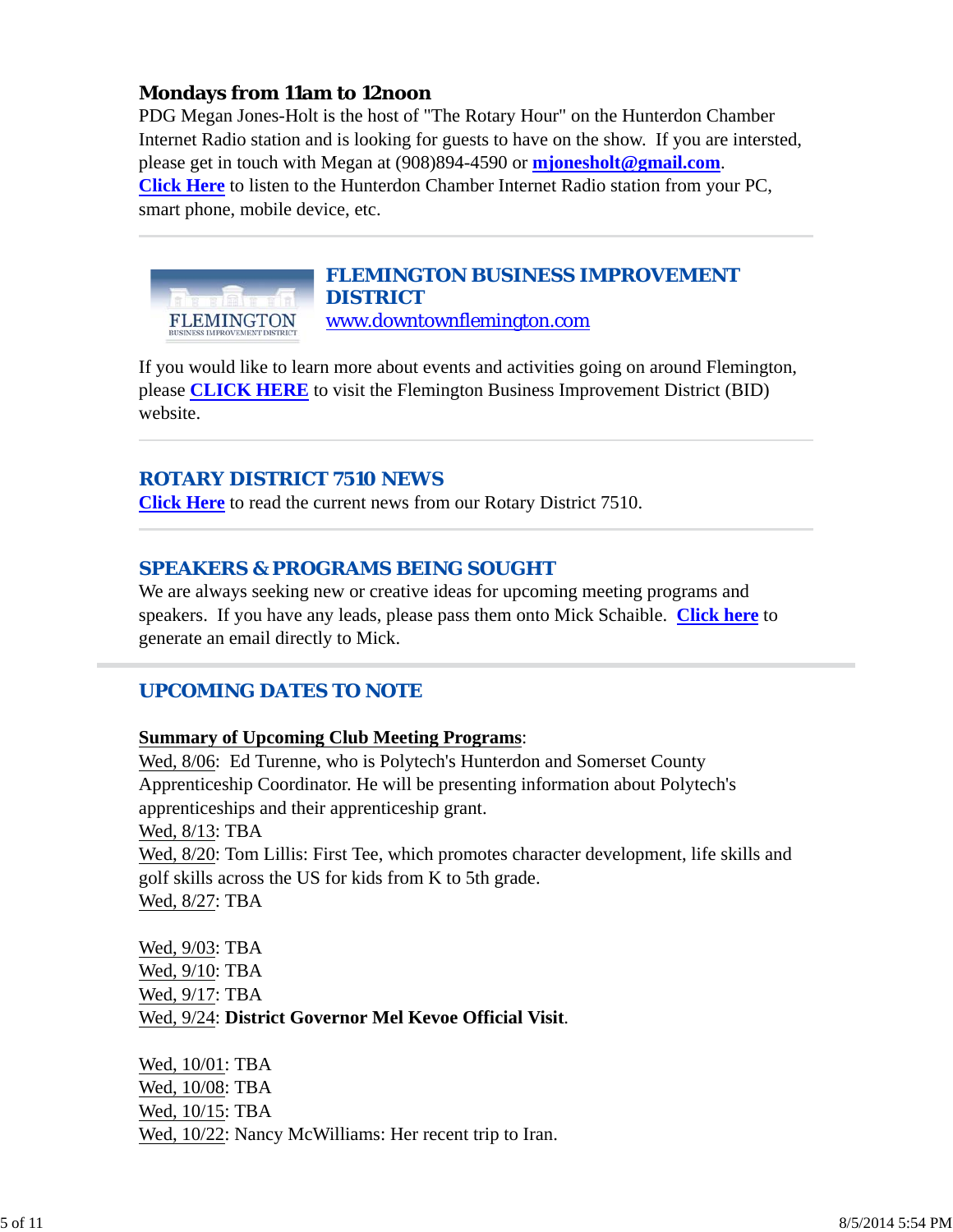Wed, 10/29: **5th Wednesday Meeting**: Special Offsite Event to be announced.

Next RCOF Board Meeting: Thursday, 8/7/2014 at 6pm (usually the 1<sup>st</sup> Thursday). Next Membership Meeting: Wed, 8/13/2014 at 1:30 PM (usually the 2<sup>nd</sup> Wednesday).

### **Upcoming RCOF Club Events, Fundraisers, Fellowship Events, Etc**.:

Sat, TBA: 40th Annual Pancake Day & Bake Sale Fundraiser Fri, TBA: Christmas Tree Lighting Ceremony (Main Street, Flemington)

### **Rotary District 7510 Events & Functions:**

TBA

### *COMMITTEE LIST:*

**Click Here** to download the listing of all current Club Committee's and its members.

### *"MEMBERS ONLY" WEBSITE:*

### **Click Here for the Members Only section of the website to find:**

- 1) The "Membership Proposal Form" to propose a new member.
- 2) New Member Information.
- 3) An Online Copy of the Club Membership Directory.
- 4) A Link to All Photos Albums of the Club.

### *ROTARY WEBSITE LINKS:*

Rotary International: **www.Rotary.org** Rotary District 7510: **www.RotaryNJ.org**

### *NEARBY ROTARY CLUB MEETINGS:*

As A Rotarian, you are Welcome to attend a Rotary Club meeting anywhere in the world. Click here for the Rotary Club Locator App. Or see below for some local meetings:

### Mondays

**Lambertville/New Hope** (6:30 pm) - Lambertville Station Restaurant; 11 Bridge Street, Lambertville NJ 08530

**Piscataway** (12:15 pm) - Radisson Hotel; 21 Kingsbridge Road, Piscataway, NJ 08854

### Tuesdays

**Whitehouse** (12:15 pm) - Max's 22; 456 Route 22 West, Whitehouse Station, NJ 08889 **Princeton** (12:15 pm) - The Nassau Club; 6 Mercer Street, Princeton, NJ 08540 **Bridgewater-Bound Brook** (12:15 pm) - Arbor Glenn; 100 Monroe St, Bridgewater 08807

### Wednesdays

**Branchburg Township** (7:30 am): Stoney Brook Grille; 1285 Route 28, North Branch,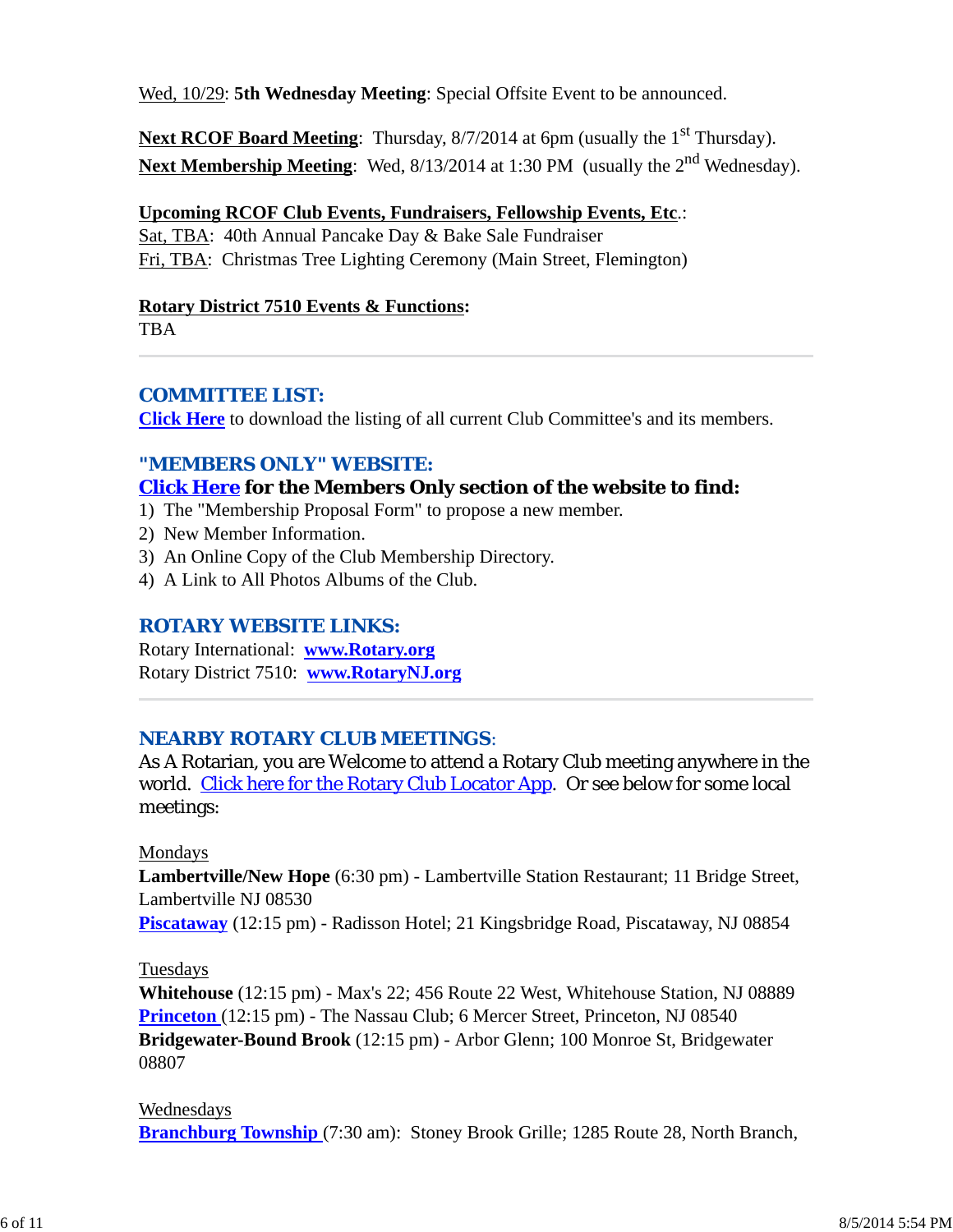#### NJ 08876

**Flemington** (12:15pm): Copper Hill Country Club; 100 Copper Hill Road, Ringoes, NJ 08851

**Hillsborough Township** (6:15 pm): Pheasant's Landing; 311 Amwell Road (Rt. 514), Hillsborough, NJ 08844

#### Thursdays

**Clinton Sunrise** (7:30 am): Clinton Fire Department; New Street, Clinton, NJ 08809 **Somerville/Bridgewater** (12:15 pm): Bridgewater Manor; 1251 US Highway 202/206, Bridgewater, NJ 08807

**Trenton** (12:15 pm): Freddie's Tavern; 12 Railroad Avenue, West Trenton, NJ 08628

#### Fridays

**North Hunterdon** (12:15 pm): Beaver Brook County Club; 25 County Club Drive, Annandale, NJ 08801

**Princeton Corridor** (12:15pm): Hyatt Regency; 102 Carnegie Center, Rt. 1 North, Princeton, NJ 08540

#### eClub

**Rotary eClub of Hunterdon Horizon**: View website for meetings or online makeups.

### RI President's Call for Action in **2014-2015**: **"Light Up Rotary"**

# **Rotary Club of Flemington - Our 91st Year**

Founded October 3, 1923 \* Charter #1529 \* District 7510

| President                  | <b>Lynn Hyman</b>                              |  |
|----------------------------|------------------------------------------------|--|
| President-Elect            | <b>Mick Schaible</b>                           |  |
| Secretary                  | <b>Michele Kavanagh</b>                        |  |
| Treasurer, General         | <b>Bob Newland</b>                             |  |
| Treasurer, Lunch           | D.J. Wright                                    |  |
| Treasurer, Assistant Lunch | <b>Harrie Copeland</b>                         |  |
| <b>Board Members</b>       | <b>Ira Liebross</b> (immediate past president) |  |
|                            | <b>Nancy Kahl</b>                              |  |
|                            | <b>Ken Skowronek</b>                           |  |
|                            | <b>Joe Ziegler</b>                             |  |
| Sergeant-at-Arms           | <b>Karen Widico</b>                            |  |
| <b>RI</b> President        | Gary C.K. Huang (Taiwan)                       |  |
| District Governor (DG)     | Melvin I. Kevoe "Mel" (Springfield, NJ)        |  |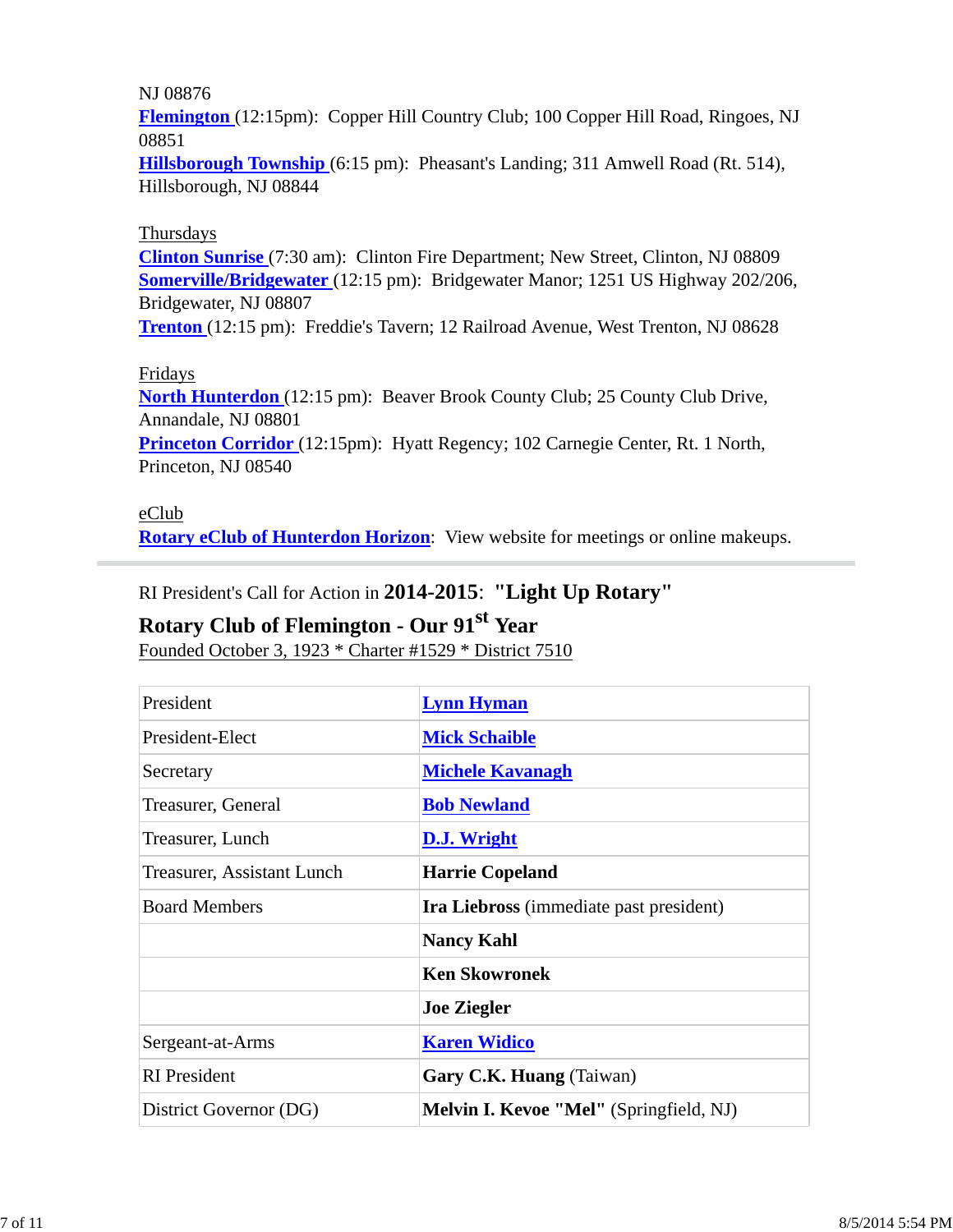| District Governor Elect (DGE)                                | <b>Hal Daume</b> (Berkeley Heights, NJ)                                |  |
|--------------------------------------------------------------|------------------------------------------------------------------------|--|
| District Governor Nomimee (DGN)   Charles Minton (Union, NJ) |                                                                        |  |
|                                                              | Assistant District Governor (ADG) Mike Toscani (Lambertville-New Hope) |  |
| Club Meetings: Wednesday, 12:15 pm, Copper Hill Country Club |                                                                        |  |

100 Copper Hill Road, Ringoes 08551





*MISSION STATEMENT*: The mission of Rotary International is to assist and guide Rotarians and Rotary clubs to accomplish the Object of Rotary to ensure Rotary's continuing relevance and to help build a better world, emphasizing service activities by individuals and groups that enhance the quality of life and human dignity, encouraging high ethical standards, and creating greater understanding among all people to advance the search for peace in the world.

**THE OBJECT OF ROTARY:** The object of Rotary is to encourage and foster the ideal of service as a basis of worthy enterprise and, in particular, to encourage and foster:

**1st**: The development of acquaintance as an opportunity for service;

**2nd**: High ethical standards in business and professions, the recognition of the worthiness of all useful occupations, and the dignifying of each Rotarian's occupation as an opportunity to serve society;

**3<sup>rd</sup>**: The application of the ideal of service in each Rotarian's personal, business and community life;

**4th**: The advancement of international understanding, goodwill, and peace through a world fellowship of business and professional persons united in the ideal of service.

**THE 4-WAY TEST:** "Of the things we think, say or do: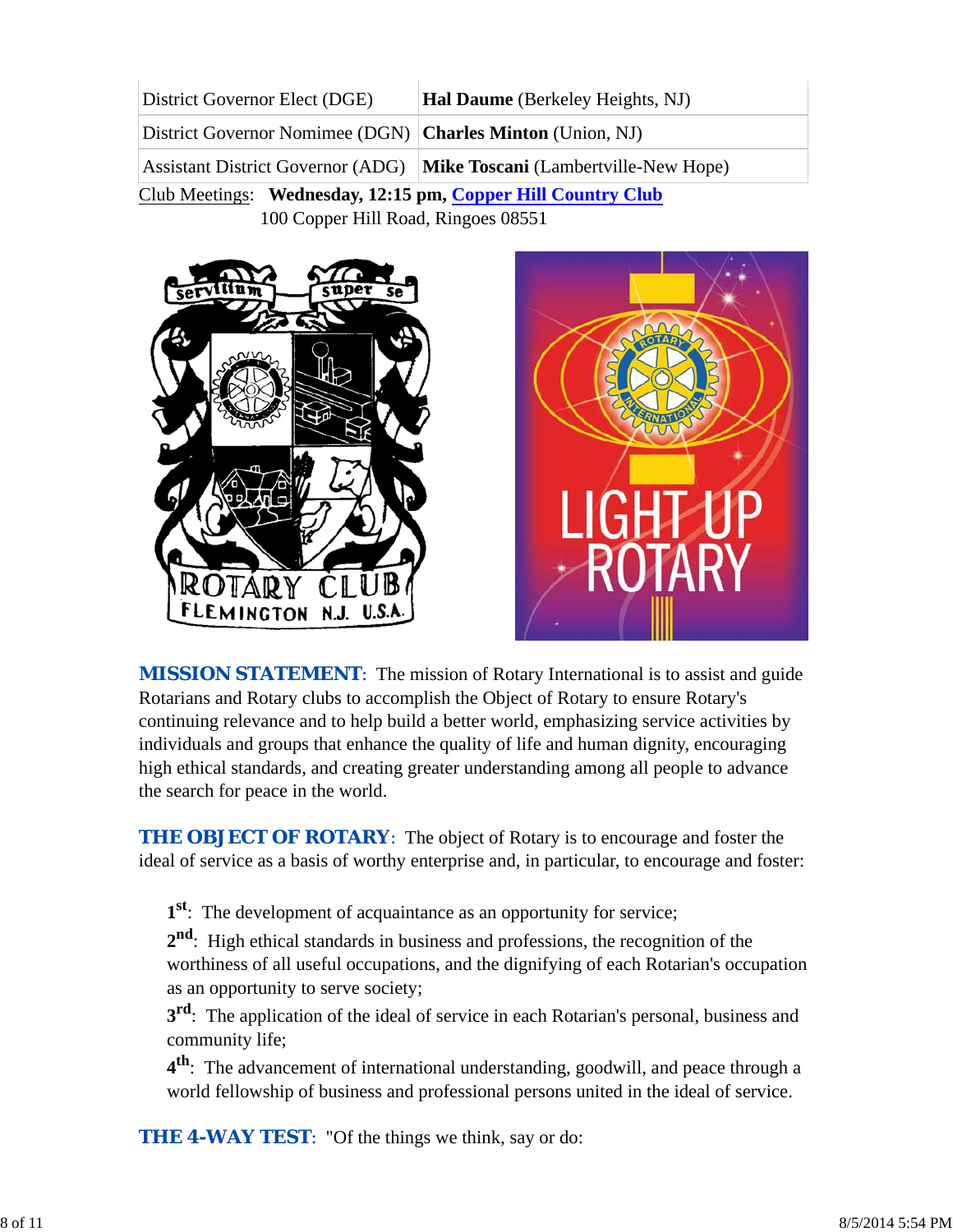**1st**: Is it the Truth?

2<sup>nd</sup>: Is it Fair to all concerned?

**3rd**: Will it build goodwill and better friendships?

**4th**: Will it be beneficial to all concerned?"

### *ROTARY's AVENUE'S OF SERVICE*:

**1)** Through **Club Service**, we have fun, build lasting friendships, and make sure that our club runs well.

**2)** Through **Vocational Service**, we volunteer our professional skills to serve others and promote integrity in everything we do.

**3)** Through **Community Service**, we address local needs and work with our community to bring lasting improvements.

**4)** Through **International Service**, we meet humanitarian needs around the globe and promote world understanding and peace.

**5)** Through **Youth Service**, we work with young people to help them become the next generation of leaders, visionaries, and peacemakers.

### **2014-2015 CLUB MEMBER ROSTER Rotary Club of Flemington, NJ**

| <b>Rotarian</b>                   | <b>Member Since</b> | <b>Classification</b>                    |
|-----------------------------------|---------------------|------------------------------------------|
| Black, Bruce B.                   | 2007                | <b>Health and Fitness</b>                |
| Bohler, Herbert C. (Herb)         | 1977                | <b>Specialty Advertising</b>             |
| Chittenden, Robert L. (Bob)       | 2003                | M.E.F.P. Consulting Engineering          |
| Clark, Arthur L. (Sandy)          | 1987                | Printing                                 |
| Copeland, Harrie E. III           | 1976                | Auctioneering/Banking                    |
| Davidson, James G. (Jim)          | 2002                | <b>Rubber Products</b>                   |
| <b>Erskine, John</b>              | 2014                | <b>Youth Development</b>                 |
| Ferrari, Frederick J. (Fred)      | 1964                | Orthodontia                              |
| Fisher, Charles H. (Charlie)      | 1961                | <b>Funeral Services</b>                  |
| Fisher, Thomas H. (Tom)           | 2012                | <b>Property &amp; Casualty Insurance</b> |
| Harrison, Jeffrey (Jeff)          | 1996                | Psychotherapy                            |
| Hennessy, Jr., Richard (Rich)     | 2010                | <b>Financial Advisor</b>                 |
| Hyman, Lynn                       | 2010                | Retail Banking                           |
| Kahl, Nancy                       | 2012                | Massage Therapy                          |
| Kamnitsis, Christopher P. (Chris) | 2001                | <b>Financial Planning</b>                |
| Kavanagh, Michele                 | 2013                | <b>Community Banking</b>                 |
| Liebross, Ira                     | 1997                | <b>Family Medicine</b>                   |
| Loew, Darren                      | 2002                | <b>Orthodontics</b>                      |
| Martin, Teresa (Terry)            | 1993                | Solid Waste/Recycling                    |

Current Number of Members: 46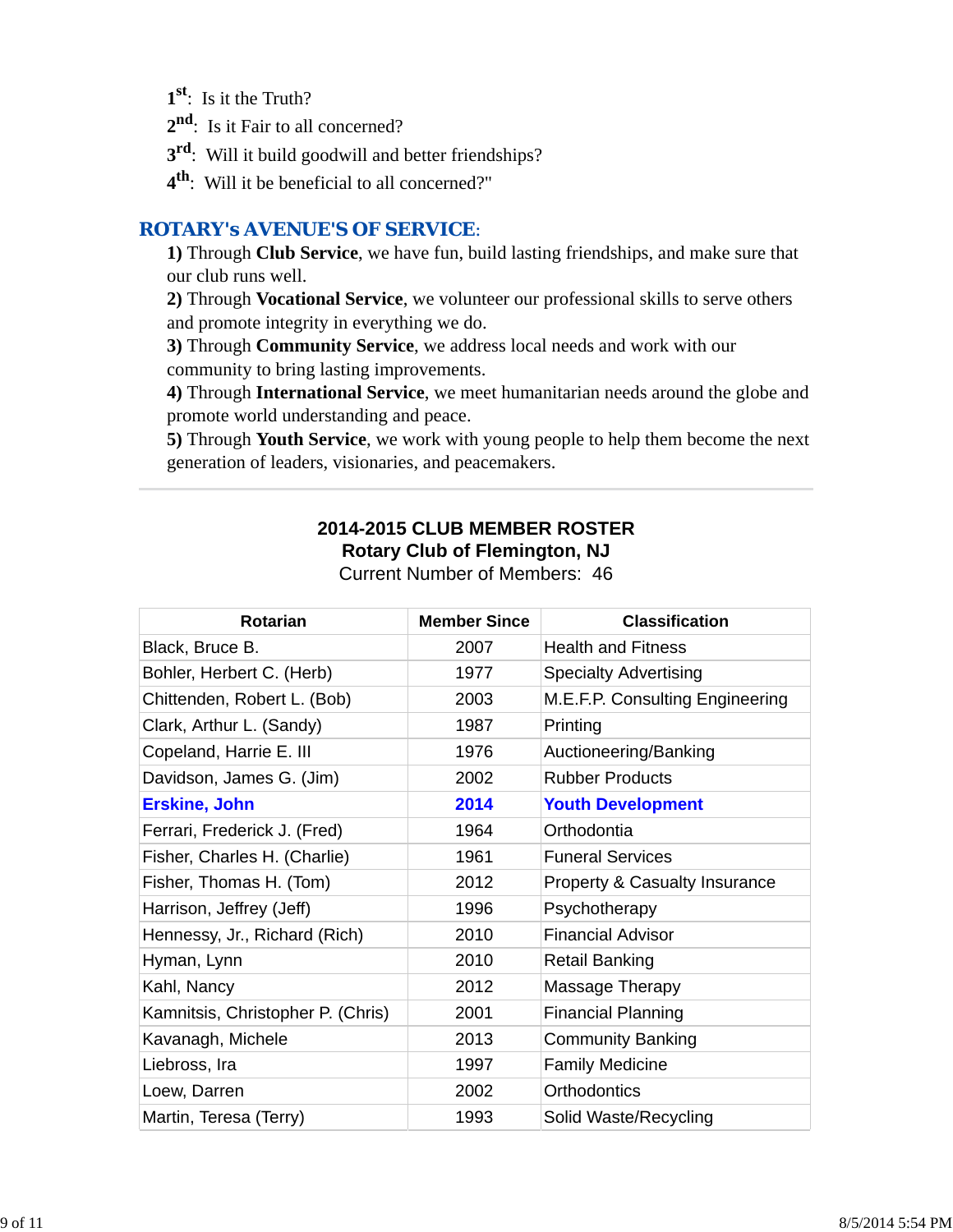| Mazujian, Harry                    | 2004 | Clergy                         |
|------------------------------------|------|--------------------------------|
| McWilliams, Nancy                  | 1992 | Psychotherapy                  |
| Metz, Kim                          | 2007 | <b>Technical Education</b>     |
| Muller, George D.                  | 1964 | <b>Cut Glass Manufacturing</b> |
| Nastasi, William (Bill)            | 1996 | <b>General Contracting</b>     |
| Newland, Robert D. (Bob)           | 1998 | Insurance                      |
| Ownes, Terry M.                    | 1987 | <b>Floor Covering</b>          |
| Phelan, Christopher J. (Chris)     | 2009 | <b>Chamber Of Commerce</b>     |
| Randolph, R. Wayne                 | 1982 | <b>Veterinary Medicine</b>     |
| Reinbacher, Otto A.                | 1997 | Clergy                         |
| Rogow, Stephen S. (Steve)          | 1973 | <b>Orthodontics</b>            |
| Schaible, R. Michael (Mick)        | 1998 | <b>Appraisal Services</b>      |
| Skowronek, Kenneth J. (Ken)        | 1994 | <b>Family Law</b>              |
| Sollner, Richard F. (Dick)         | 1962 | Air Transportation             |
| <b>Steffner, Christina (Chris)</b> | 2014 | <b>Education</b>               |
| Stothoff, Richard H. (Dick)        | 1966 | <b>Sanitary Engineering</b>    |
| Stout, Deborah (Debbie)            | 2013 | <b>Retail Banking</b>          |
| Thatcher, Thomas P. (Tom)          | 2006 | <b>Professional Planning</b>   |
| Weinstein, Theodore H. (Ted)       | 1994 | <b>Pulmonary Medicine</b>      |
| Widico, Karen A.                   | 1997 | <b>Public Health Services</b>  |
| Williams, Gwen                     | 1991 | Purchasing/Manufacturing       |
| Wise, Robert (Bob)                 | 1992 | <b>Hospital Administration</b> |
| Woske, Harry                       | 1977 | Cardiology                     |
| Wright, Daniel J. (D.J.)           | 2003 | <b>Funeral Services</b>        |
| Zanetti, Edward G. (Ed)            | 1971 | Plumbing & Heating             |
| Ziegler, Joseph E. (Joe)           | 1988 | <b>Investment Advisor</b>      |
| Zullo, John J. (Johnnie)           | 1987 | <b>Chemical Engineering</b>    |

Yours in Rotary Service! Bob Chittenden

**Rotary Club of Fleminton, NJ** PO Box 751 - Flemington, NJ 08822 www.FlemingtonRotaryNJ.org

Providing "Service Above Self" Since 1923



#### **Forward this email**

SafeUnsubscribe

This email was sent to bchittenden@jarengineering.com by bchittenden@jarengineering.com | Update Profile/Email Address | Rapid removal with SafeUnsubscribe™ | Privacy Policy.